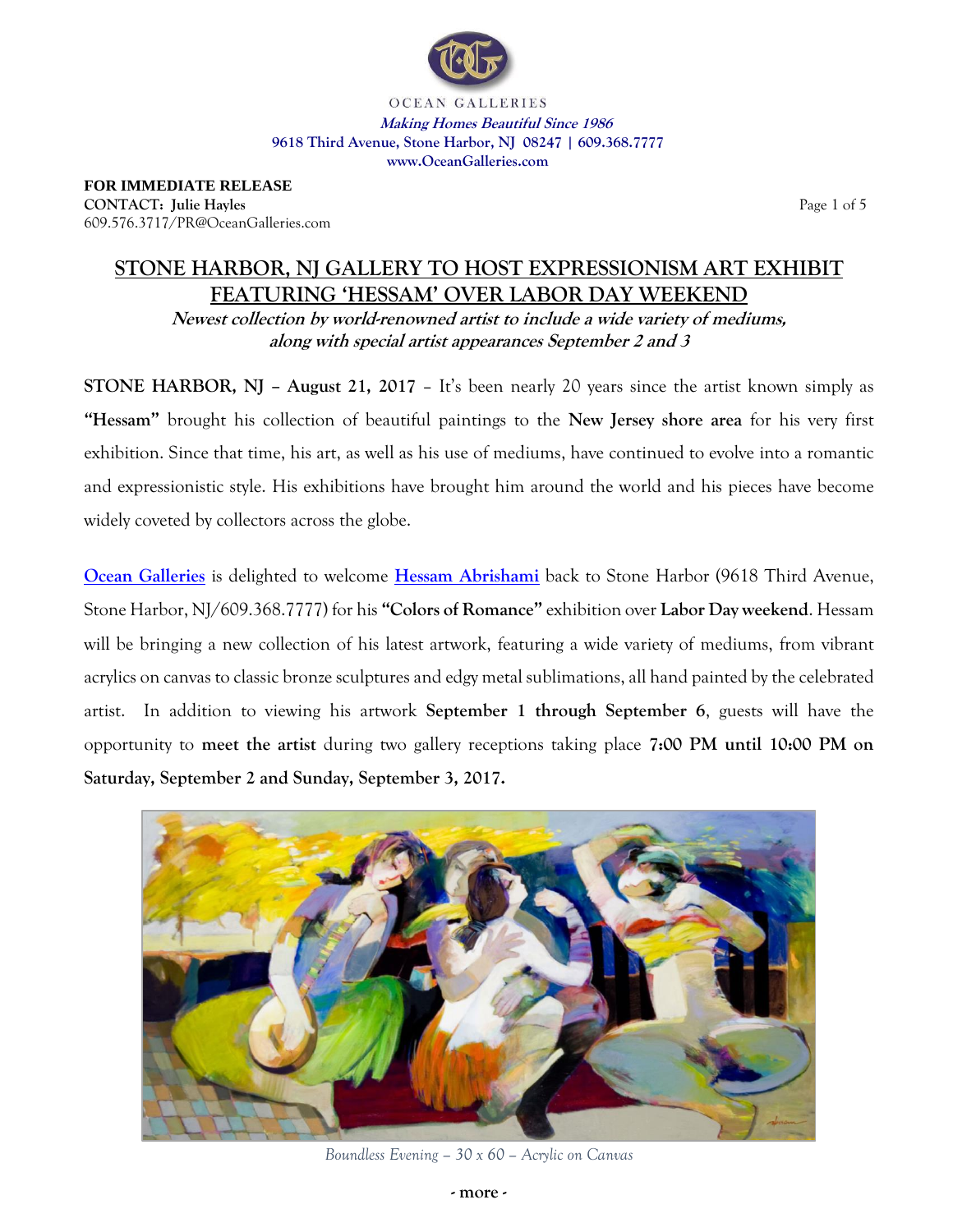## **OCEAN GALLERIES Page 2 of 5**

"This is such a special show for us," said gallery owner, Kim Miller. "Hessam's very first art exhibition was our gallery's first exhibition as well. We have loved his art and grown together ever since. We are overjoyed with this new exhibition! There is such a diversity of mediums in this collection of art. Every piece in the exhibit is hand painted by the artist."



*Always Dreaming Good – 36 x 48 – Mixed Media on Canvas*



*Circle -* 36 x 24 - *Ink on Board* Signature Series.

The well-traveled Hessam has always been inspired by his surroundings and this collection speaks to that. Having lived all over the world, he recently moved from California to Miami, which has been the motivation for this new dynamic artwork. One example is Hessam's White Series, where the artist starts with a stark white canvas and adds amazing color and fluid imagery to create a piece of art where the figures truly pop off the canvas. The coastal move also was the stimulus for the rebirth of Hessam's Ink Series, which are powerful expressions in black and white. These two collections display a minimalistic style with more negative space…yet there is still the fluidity, movement, and vibrancy always present in Hessam's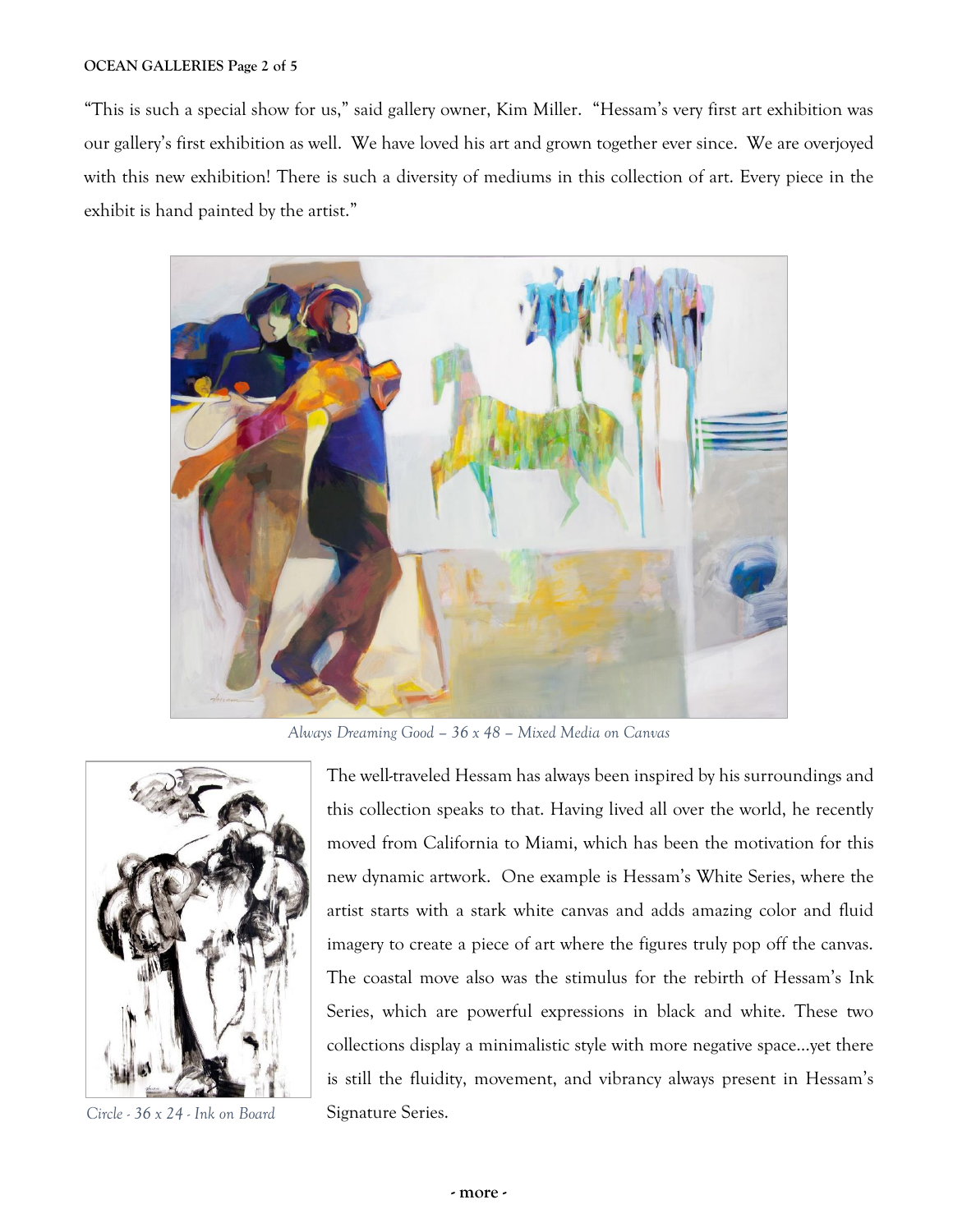## **OCEAN GALLERIES Page 3 of 5**

Although Hessam is formally trained in art and can paint very detailed portraits and figurative works, his passion is abstract expressionism, which is evident in this new collection. The warm and charming Hessam explains, "There is something very romantic about the expressionistic art that I paint. Each piece is filled with emotions of love, desire, compassion, as well as a lighter, almost lyrical element, that I hope the viewer experiences when looking at each work of art."



*Dream Garden – 48 x 36 – Acrylic on Canvas*

Hessam's unique use of color combinations and blending of palettes make the pieces particularly interesting and appealing. "The end result is nothing short of spectacular", claims Miller. "Many of our clients are waiting in anticipation to experience the diversity, power, and allure of Hessam's art exhibition this year in an intimate gallery setting."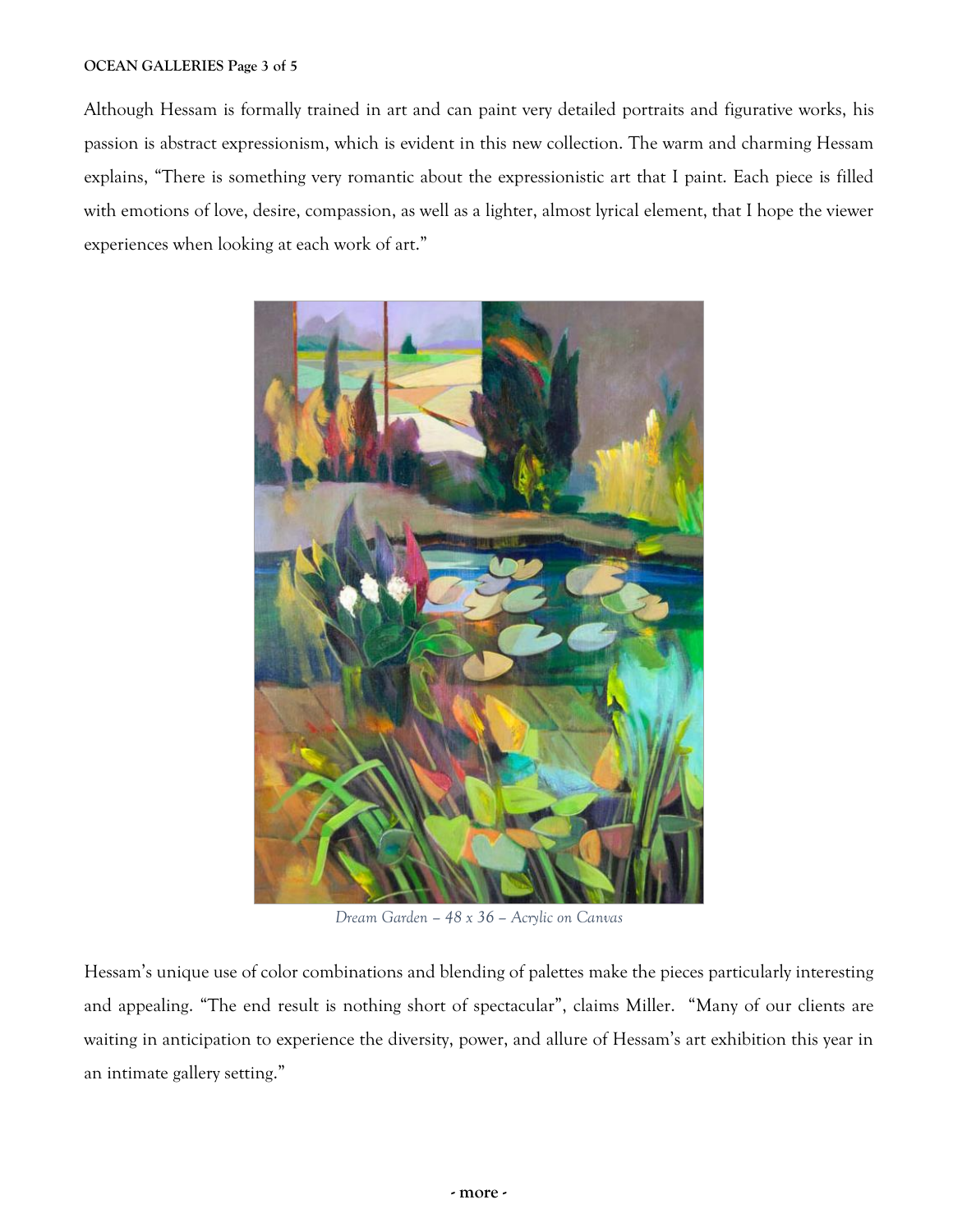### **OCEAN GALLERIES Page 4 of 5**

Each piece in Hessam's "Colors of Romance" exhibit is an original. In addition to acrylic paintings on canvas, the collection includes several sculptures, pen and ink drawings and sketches, as well as numerous pieces best described as mixed media on canvas. The unique mixed media pieces entail the artist starting with a predetermined image, then adding interesting texture by painting over the entire piece with tremendous enthusiasm. The resulting work is astoundingly interesting and captivating.



*Far Away – 50 x 40 – Metal Sublimation*

Ocean Galleries in Stone Harbor, NJ (9618 Third Avenue/609.368.7777) will host the **"Hessam Abrishami – Colors of Romance"** exhibit beginning **Friday, September 1 through Wednesday, September 6.** The new collection of artwork by Hessam will feature all original artwork, including paintings, embellished graphics, drawings, sketches, sculptures, and metal sublimation pieces. **Hessam Abrishami** will make special appearances at gallery receptions to meet guests and dedicate and sign purchased artwork from **7:00 PM to 10:00 PM on Saturday, September 2 and Sunday, September 3.**